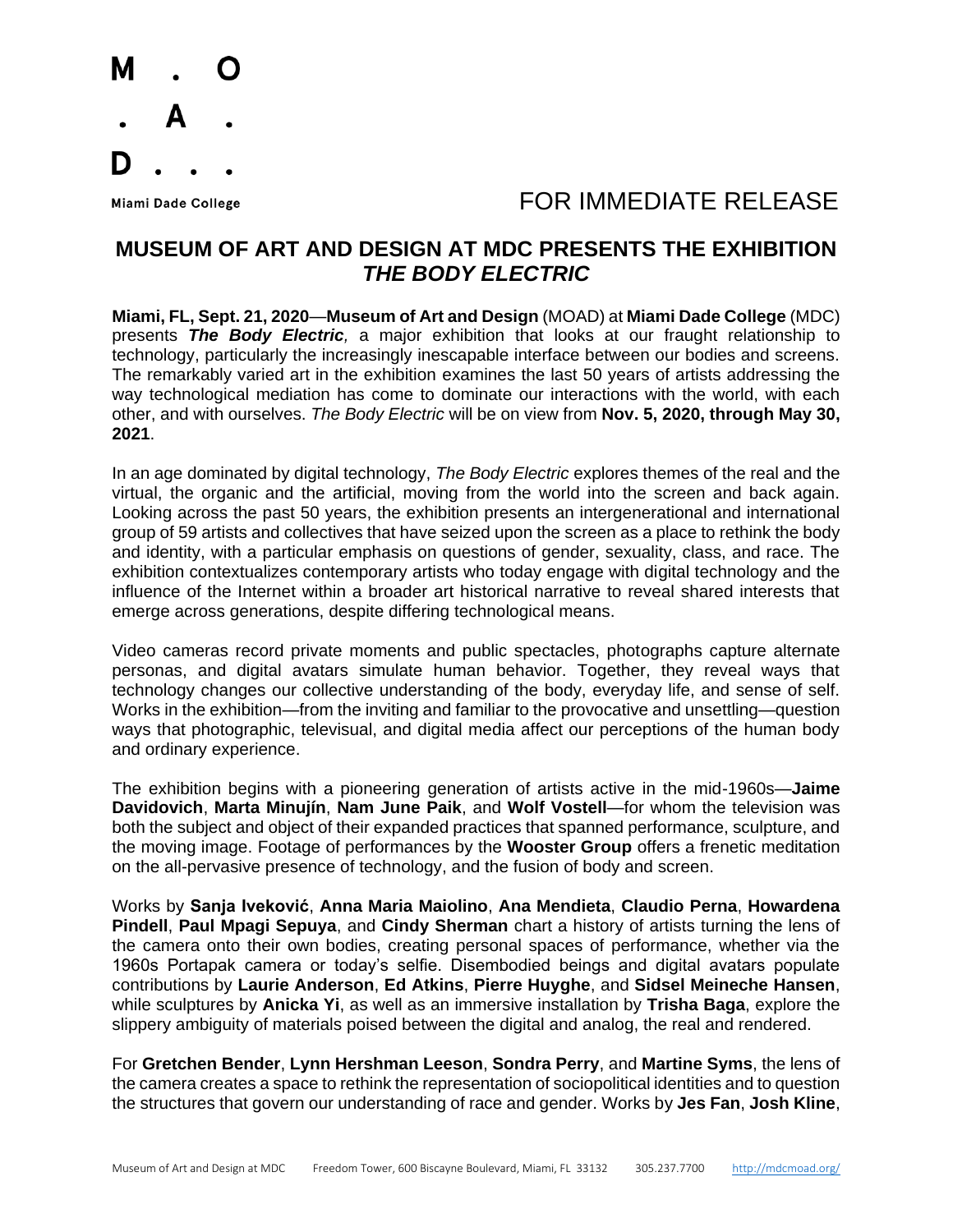

## Miami Dade College The Second Line of the Second Line of Table To Refer to Table To Release

**Carolyn Lazard**, and **Marianna Simnett** reflect on the malleability of the body, speaking to themes of care, surgical intervention, and chemical and biological processes imperceptible to the human eye. And **Zach Blas**'s artificially intelligent *Icosahedron* (2019) takes the form of a crystal ball.

"The works in *The Body Electric* investigate the issues raised by our growing dependence on electronic interfaces to learn about the world, to communicate with each other, and even to understand our own identities," said Rina Carvajal, MOAD's Executive Director and Chief Curator. "For more than five decades, as our reliance on technology has increased, the artists in this fascinating exhibition have delved into the many ways that screens have come to shape our reality."

**Full list of artists in the exhibition: Vito Acconci, Laurie Anderson, Ed Atkins, Trisha Baga, Ivana Bašić, Gretchen Bender, Sadie Benning, Dara Birnbaum, Zach Blas, George Brecht and Robert Watts, Nancy Burson, James Byrne, Peter Campus, Petra Cortright, Andrea Crespo, Jaime Davidovich, Otávio Donasci, Juan Downey, Zackary Drucker, Rhys Ernst, VALIE EXPORT, Jes Fan, Aneta Grzeszykowska, K8 Hardy, Lyle Ashton Harris, Lynn Hershman Leeson, Tishan Hsu, Juliana Huxtable, Pierre Huyghe, Sanja Iveković, Josh Kline, Carolyn Lazard, Mark Leckey, Rafael Lozano-Hemmer, Anna Maria Maiolino, Christian Marclay, Helen Marten, Sidsel Meineche Hansen, Ana Mendieta, Marta Minujín, Peter Moore, Bruce Nauman, Nam June Paik, Letícia Parente, Claudio Perna, Sondra Perry, Howardena Pindell, Ulrike Rosenbach, Paul Mpagi Sepuya, Cindy Sherman, Marianna Simnett, Lorna Simpson, Stelarc, Hito Steyerl, Martine Syms, Ryan Trecartin, Wolf Vostell, the Wooster Group, and Anicka Yi.**

*The Body Electric* is organized by the Walker Art Center. The exhibition is made possible by generous support from the Carl & Marilynn Thoma Art Foundation. Additional support provided by Ellen and Jan Breyer and the David and Leni Moore Family Foundation. *The Body Electric* is curated by Pavel Pyś, Curator, Visual Arts, Walker Art Center, with Jadine Collingwood, Curatorial Fellow. The presentation at MOAD is organized by Rina Carvajal, Executive Director and Chief Curator, with Isabela Villanueva, Consulting Assistant Curator, and is made possible by the Miami-Dade County Department of Cultural Affairs and the Cultural Affairs Council, the Miami-Dade County Mayor and Board of County Commissioners; and the State of Florida, Department of State, Division of Cultural Affairs and the Florida Council on Arts and Culture. Additional support was received from the John S. and James L. Knight Foundation as part of its [Immersive](https://knightfoundation.org/press/releases/shaping-the-future-of-technology-in-museums-knight-invests-750000-in-five-experiments-using-immersive-technology-in-the-arts/)  [Technologies in the Arts](https://knightfoundation.org/press/releases/shaping-the-future-of-technology-in-museums-knight-invests-750000-in-five-experiments-using-immersive-technology-in-the-arts/) initiative.

Located in MDC's National Historic Landmark Freedom Tower, MOAD at MDC offers groundbreaking exhibitions and programs that aim to foster a reimagined Miami. Exploring the challenges and opportunities we face locally and globally, MOAD convenes artists, designers, and thinkers to address the urgent questions of our time. As the College's flagship museum, MOAD strives to be a catalyst for action and a place that empowers people to remake their city. MOAD follows the College's lead in operating across Miami with its Museum Without Boundaries